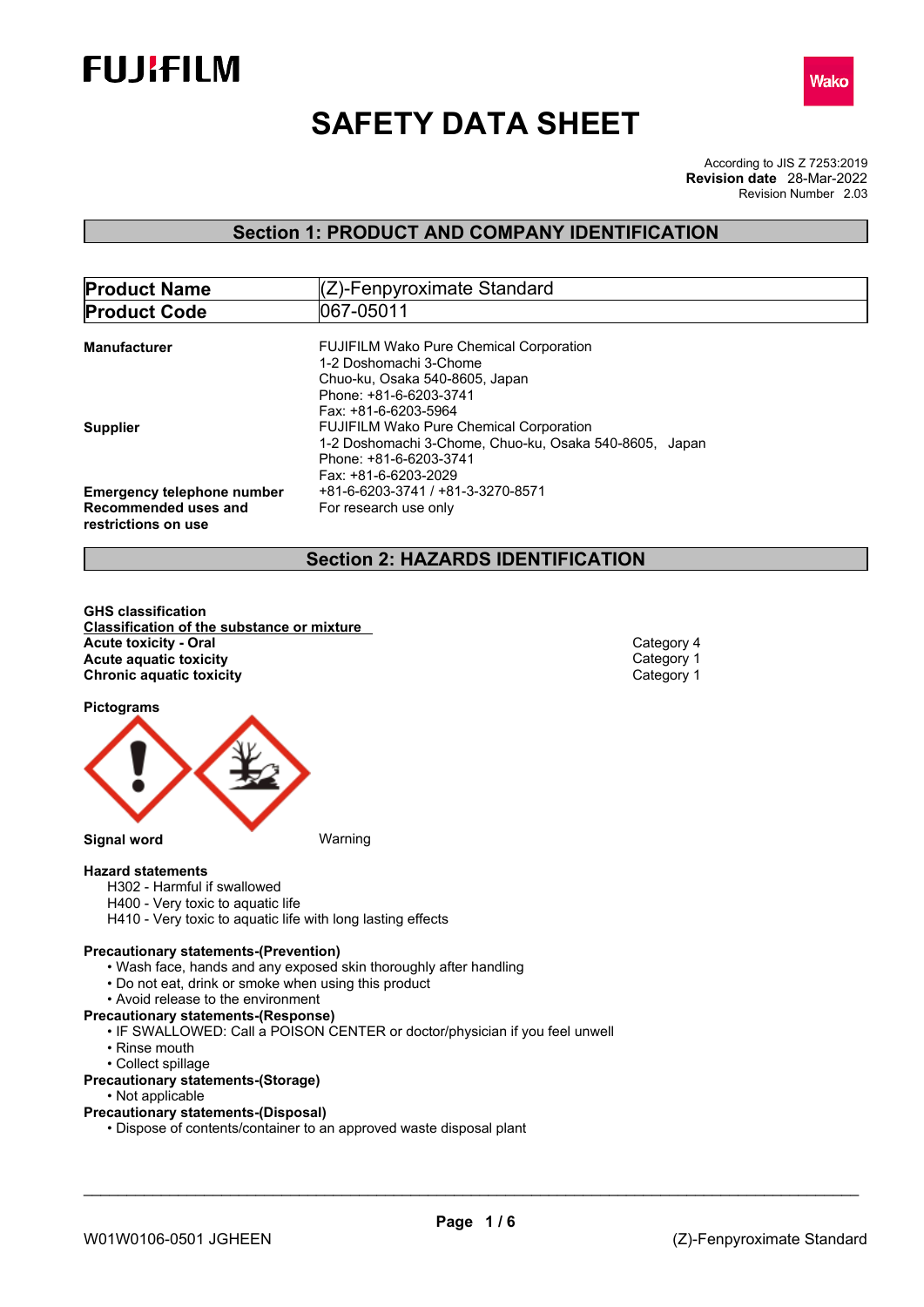| <b>Others</b><br><b>Other hazards</b> |           | Not available                                            |             |                 |               |
|---------------------------------------|-----------|----------------------------------------------------------|-------------|-----------------|---------------|
|                                       |           | <b>Section 3: COMPOSITION/INFORMATION ON INGREDIENTS</b> |             |                 |               |
| <b>Single Substance or Mixture</b>    | Substance |                                                          |             |                 |               |
| Formula                               |           | C24H27N3O4                                               |             |                 |               |
| <b>Chemical Name</b>                  | Weight-%  | <b>Molecular weight</b>                                  | <b>ENCS</b> | <b>ISHL No.</b> | <b>CAS RN</b> |
| (Z)-Fenpyroximate                     | 97.0      | 421.49                                                   | N/A         | N/A             | 149054-53-5   |
| Note on ISHL No.:                     |           | * in the table means announced chemical substances.      |             |                 |               |
| Impurities and/or Additives:          |           | Not applicable                                           |             |                 |               |
|                                       |           | <b>Section 4: FIRST AID MEASURES</b>                     |             |                 |               |

#### **Inhalation**

Remove to fresh air. If symptoms persist, call a physician.

#### **Skin contact**

Wash off immediately with soap and plenty of water. If symptoms persist, call a physician.

### **Eye contact**

IF IN EYES: Rinse cautiously with water for several minutes. Remove contact lenses, if present and easy to do. Continue rinsing. Immediate medical attention is required.

#### **Ingestion**

Rinse mouth. Never give anything by mouth to an unconscious person. Call a physician or poison control center immediately. Do not induce vomiting without medical advice.

#### **Protection of first-aiders**

Use personal protective equipment as required.

## **Section 5: FIRE FIGHTING MEASURES**

#### **Suitable extinguishing media**

Water spray (fog), Carbon dioxide (CO2), Foam, Extinguishing powder, Sand

**Unsuitable extinguishing media**

No information available

#### **Specific hazards arising from the chemical product**

Thermal decomposition can lead to release of irritating and toxic gases and vapors.

#### **Special extinguishing method**

#### No information available

## **Special protective actions for**

#### **fire-fighters**

Use personal protective equipment as required.Firefighters should wear self-contained breathing apparatus and full firefighting turnout gear.

## **Section 6: ACCIDENTAL RELEASE MEASURES**

#### **Personal precautions, protective equipment and emergency procedures**

For indoor, provide adequate ventilation process until the end of working. Deny unnecessary entry other than the people involved by, for example, using a rope. While working, wear appropriate protective equipments to avoid adhering it on skin, or inhaling the gas. Work from windward, and retract the people downwind.

#### **Environmental precautions**

To be careful not discharged to the environment without being properly handled waste water contaminated.

**Methods and materials for contaminent and methods and materials for cleaning up** Sweep up and gather scattered particles, and collect it in an empty airtight container.

### **Recoverly, neutralization**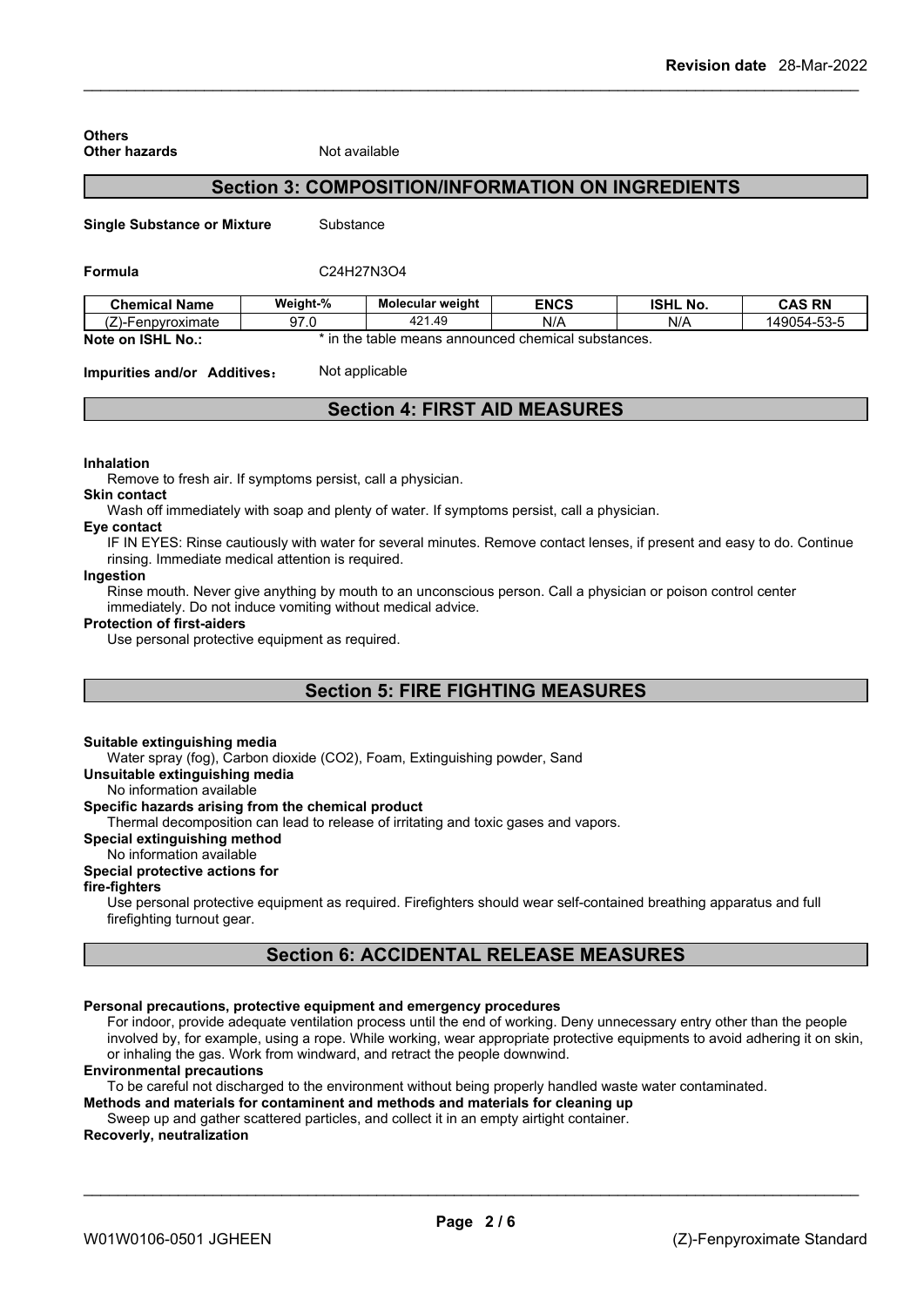#### No information available

#### **Secondary disaster prevention measures**

Clean contaminated objects and areas thoroughly observing environmental regulations.

## **Section 7: HANDLING AND STORAGE**

#### **Handling**

#### **Technical measures**

Avoid contact with strong oxidizing agents. Use with local exhaust ventilation.

#### **Precautions**

Do not rough handling containers, such as upsetting, falling, giving a shock, and dragging Prevent leakage, overflow, and scattering. Not to generate steam and dust in vain. Seal the container after use. After handling, wash hands and face, and then gargle In places other than those specified, should not be smoking or eating and drinking Should not be brought contaminated protective equipment and gloves to rest stops Deny unnecessary entry of non-emergency personnel to the handling area

#### **Safety handling precautions**

Avoid contact with skin, eyes or clothing. Use personal protective equipment as required.

#### **Storage**

**Safe storage conditions Safe packaging material** Glass<br>**ompatible substances** Strong oxidizing agents **Incompatible substances** 

Keep container protect from light tightly closed. Store in a cool (2-10 °C) place.

## **Section 8: EXPOSURE CONTROLS/PERSONAL PROTECTION**

#### **Engineering controls**

In case of indoor workplace, seal the source or use a local exhaust system. Provide the safety shower facility, and handand eye-wash facility. And display their position clearly.

**Exposure limits** This product, as supplied, does not contain any hazardous materials with occupational exposure limits established by the region specific regulatory bodies.

## **Personal protective equipment Respiratory protection** Dust mask **Hand protection** Protection gloves **Skin and body protection** Long-sleeved work clothes

**Eye protection** protective eyeglasses or chemical safety goggles

#### **General hygiene considerations**

Handle in accordance with good industrial hygiene and safety practice.

## **Section 9: PHYSICAL AND CHEMICAL PROPERTIES**

#### **Form**

| Color                                                  | White - nearly white                |
|--------------------------------------------------------|-------------------------------------|
| Appearance                                             | crystalline powder - powder or mass |
| Odor                                                   | no data available                   |
| Melting point/freezing point                           | 48 - 53 °C                          |
| Boiling point, initial boiling point and boiling range | no data available                   |
| <b>Flammability</b>                                    | no data available                   |
| <b>Evaporation rate:</b>                               | no data available                   |
| Flammability (solid, gas):                             | no data available                   |
| Upper/lower flammability or                            |                                     |
| explosive limits                                       |                                     |
| Upper:                                                 | no data available                   |
| Lower:                                                 | no data available                   |
| <b>Flash point</b>                                     | no data available                   |
| <b>Auto-ignition temperature:</b>                      | no data available                   |
| Decomposition temperature:                             | no data available                   |
| рH                                                     | no data available                   |
|                                                        |                                     |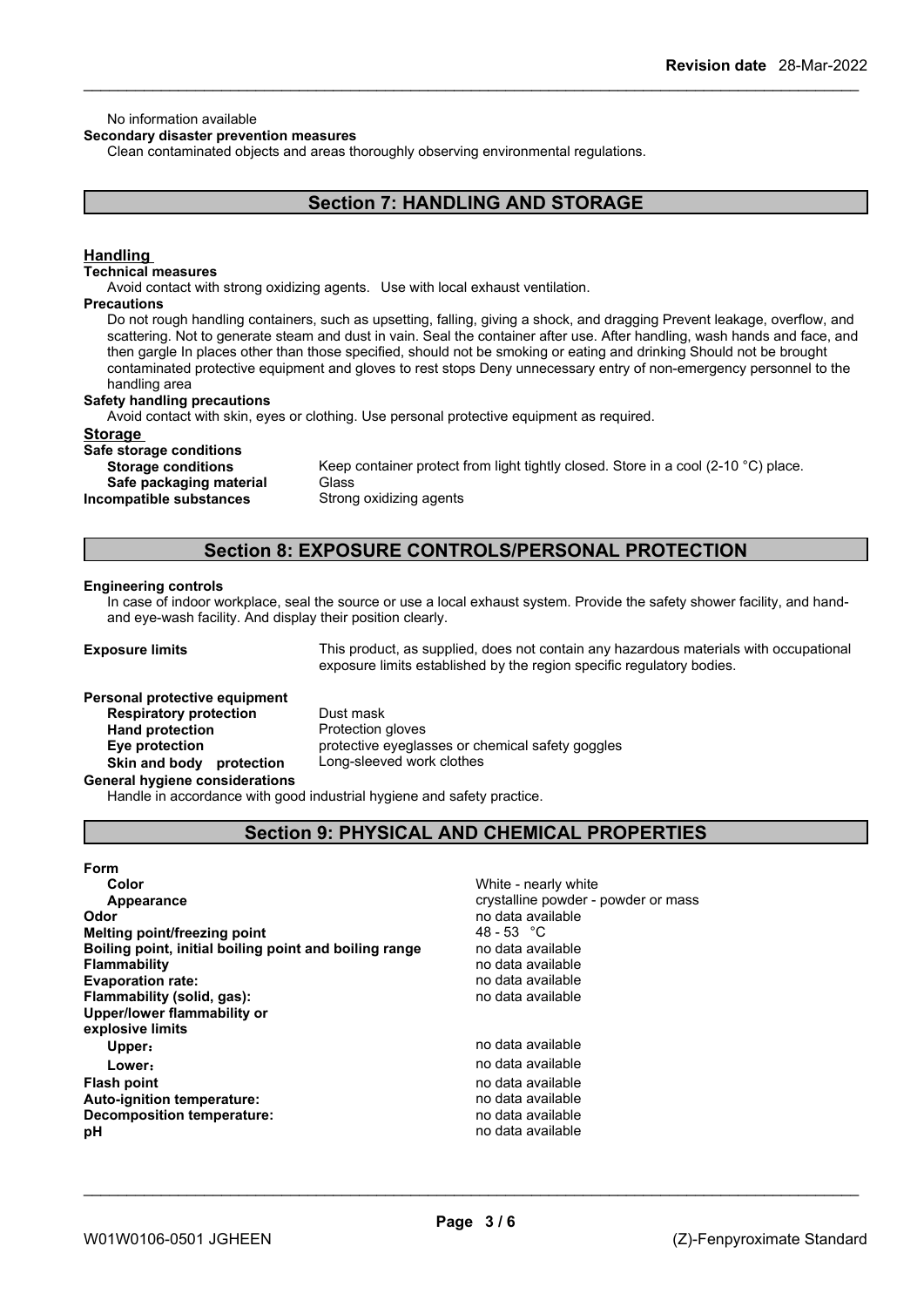**Viscosity (coefficient of viscosity)** no data available<br> **Dynamic viscosity no data available Dynamic** viscosity

**n-Octanol/water partition coefficient:(log Pow)** no data available **Vapour pressure**<br> **Specific Gravity / Relative density**<br> **Specific Gravity / Relative density**<br> **Property** and a vailable **Specific Gravity / Relative density Vapour density Particle characteristics** no data available

**Solubilities** Ethanol and acetone : soluble . water : practically insoluble,or insoluble .<br>no data available **Vapour density** no data available

## **Section 10: STABILITY AND REACTIVITY**

#### **Stability**

**Reactivity no data available Chemical stability** May be altered by light. **Hazardous reactions** None under normal processing **Conditions to avoid** Extremes of temperature and direct sunlight **Incompatible materials** Strong oxidizing agents **Hazardous decomposition products** Carbon monooxide (CO), Carbon dioxide (CO2), Nitrogen oxides (NOx)

## **Section 11: TOXICOLOGICAL INFORMATION**

**Skin irritation/corrosion no data available** no data available **Serious eve damage/ irritation no data available Respiratory or skin sensitization** no data available **Reproductive cell mutagenicity**<br> **Carcinogenicity Carcinogenicity** no data available **Carcinogenicity** 

**Reproductive toxicity**<br> **Reproductive toxicity**<br> **STOT-single exposure**<br> **STOT-single exposure STOT-single exposure**<br> **STOT-repeated exposure**<br> **STOT-repeated exposure**<br> **STOT-repeated exposure STOT-repeated exposure**<br> **Aspiration hazard**<br> **Aspiration hazard**<br> **Aspiration hazard Aspiration hazard** 

**Acute toxicity Acute toxicity hotal Acute toxicity hotal hotal hotal hotal hotal hotal hotal hotal hotal hotal hotal hotal hotal hotal hotal hotal hotal hotal hotal hotal** 

## **Section 12: ECOLOGICAL INFORMATION**

**Ecotoxicity** No information available

**Other data** no data available

**Persistence and degradability** No information available **Bioaccumulative potential** No information available **Mobility in soil** No information available **Hazard to the ozone layer** No information available

## **Section 13: DISPOSAL CONSIDERATIONS**

**Waste from residues**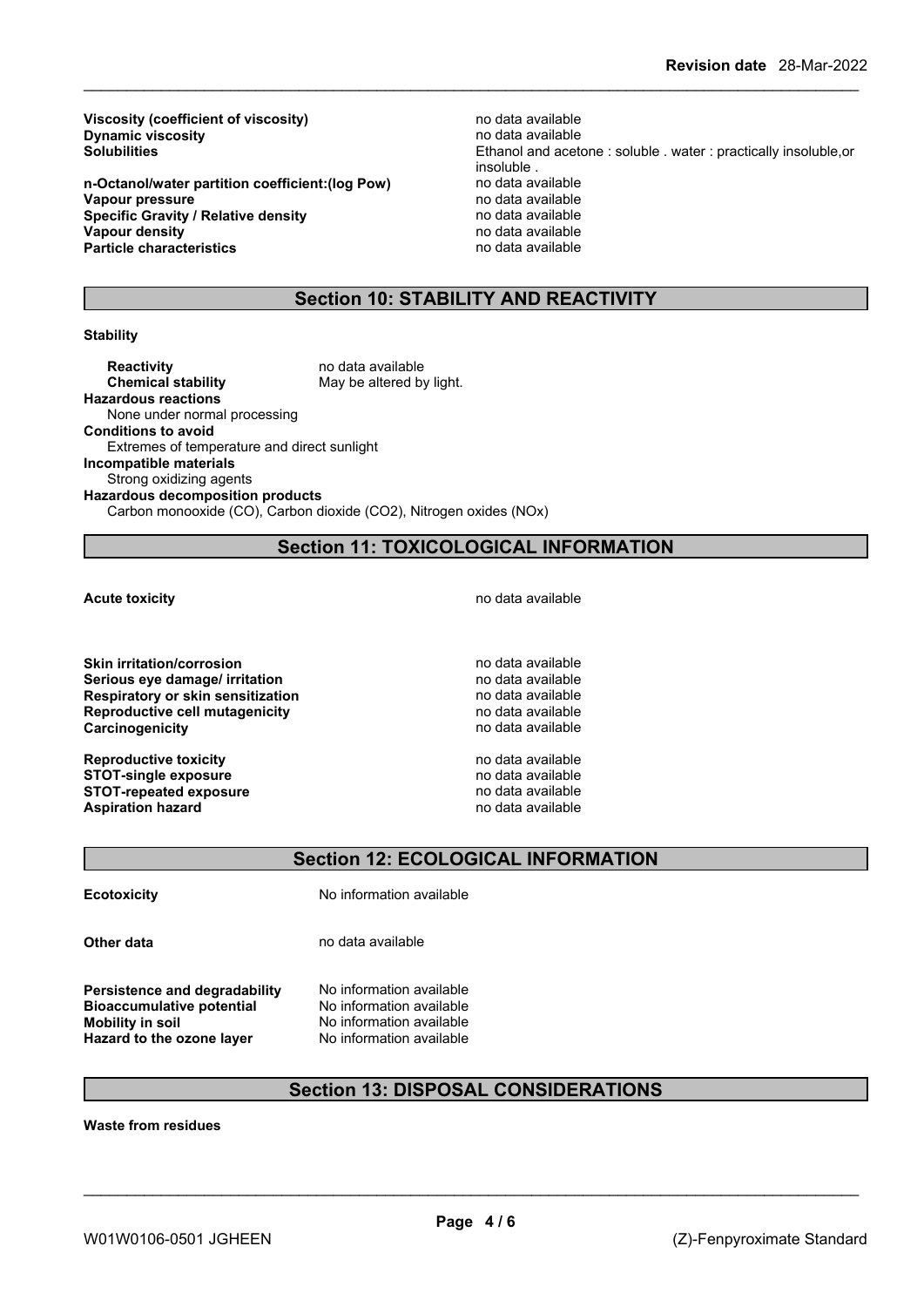Disposal should be in accordance with applicable regional, national and local laws and regulations. **Contaminated container and contaminated packaging**

Disposal should be in accordance with applicable regional, national and local laws and regulations.

## **Section 14: TRANSPORT INFORMATION**

| <b>ADR/RID</b><br>UN number<br>Proper shipping name:<br>UN classfication<br><b>Subsidiary hazard class</b><br>Packing group<br><b>Marine pollutant</b> | UN3077<br>Environmentally hazardous substance, solid, n.o.s. $((Z)$ -Fenpyroximate)<br>9<br>Ш<br>Yes |
|--------------------------------------------------------------------------------------------------------------------------------------------------------|------------------------------------------------------------------------------------------------------|
| <b>IMDG</b>                                                                                                                                            |                                                                                                      |
| UN number                                                                                                                                              | <b>UN3077</b>                                                                                        |
| Proper shipping name:                                                                                                                                  | Environmentally hazardous substance, solid, n.o.s. $((Z)$ -Fenpyroximate)                            |
| UN classfication                                                                                                                                       | 9                                                                                                    |
| <b>Subsidiary hazard class</b>                                                                                                                         |                                                                                                      |
| Packing group                                                                                                                                          | Ш                                                                                                    |
| <b>Marine pollutant (Sea)</b>                                                                                                                          | Yes                                                                                                  |
| <b>Transport in bulk according to</b> No information available                                                                                         |                                                                                                      |
| Annex II of MARPOL 73/78 and                                                                                                                           |                                                                                                      |
| the IBC Code                                                                                                                                           |                                                                                                      |
| <b>IATA</b>                                                                                                                                            |                                                                                                      |
| <b>UN number</b>                                                                                                                                       | <b>UN3077</b>                                                                                        |
| Proper shipping name:                                                                                                                                  | Environmentally hazardous substance, solid, n.o.s. ((Z)-Fenpyroximate)                               |
| <b>UN classfication</b>                                                                                                                                | 9                                                                                                    |
| <b>Subsidiary hazard class</b>                                                                                                                         |                                                                                                      |
| Packing group                                                                                                                                          | Ш                                                                                                    |
| <b>Environmentally Hazardous</b>                                                                                                                       | Yes                                                                                                  |
| <b>Substance</b>                                                                                                                                       |                                                                                                      |

## **Section 15: REGULATORY INFORMATION**

| International Inventories                       |                                                                                        |
|-------------------------------------------------|----------------------------------------------------------------------------------------|
| <b>EINECS/ELINCS</b>                            |                                                                                        |
| <b>TSCA</b>                                     |                                                                                        |
|                                                 |                                                                                        |
| Japanese regulations                            |                                                                                        |
| <b>Fire Service Act</b>                         | Not applicable                                                                         |
| <b>Poisonous and Deleterious</b>                | Not applicable                                                                         |
| <b>Substances Control Law</b>                   |                                                                                        |
| Industrial Safety and Health Act Not applicable |                                                                                        |
| Regulations for the carriage                    | Noxious Substances (Ordinance Art.3, Ministry of Transportation Ordinance Regarding    |
| and storage of dangerous                        | Transport by Ship and Storage, Attached Table 1)                                       |
| goods in ship                                   |                                                                                        |
| <b>Civil Aeronautics Law</b>                    | Misellaneous Dangerous Substances and Articles (Ordinance Art. 194, MITL Nortification |
|                                                 | for Air Transportation of Explosives etc., Attached Table 1)                           |
| <b>Pollutant Release and Transfer Class 1</b>   |                                                                                        |
| <b>Register Law</b>                             |                                                                                        |
| $(-2023.3.31)$                                  |                                                                                        |
| Class 1 - No.                                   | 364                                                                                    |
| <b>Pollutant Release and Transfer</b>           | Class 2                                                                                |
| <b>Register Law</b>                             |                                                                                        |
| (2023/4/1)                                      |                                                                                        |
| Class 2 - No.                                   | 364                                                                                    |
| <b>Export Trade Control Order</b>               | Not applicable                                                                         |